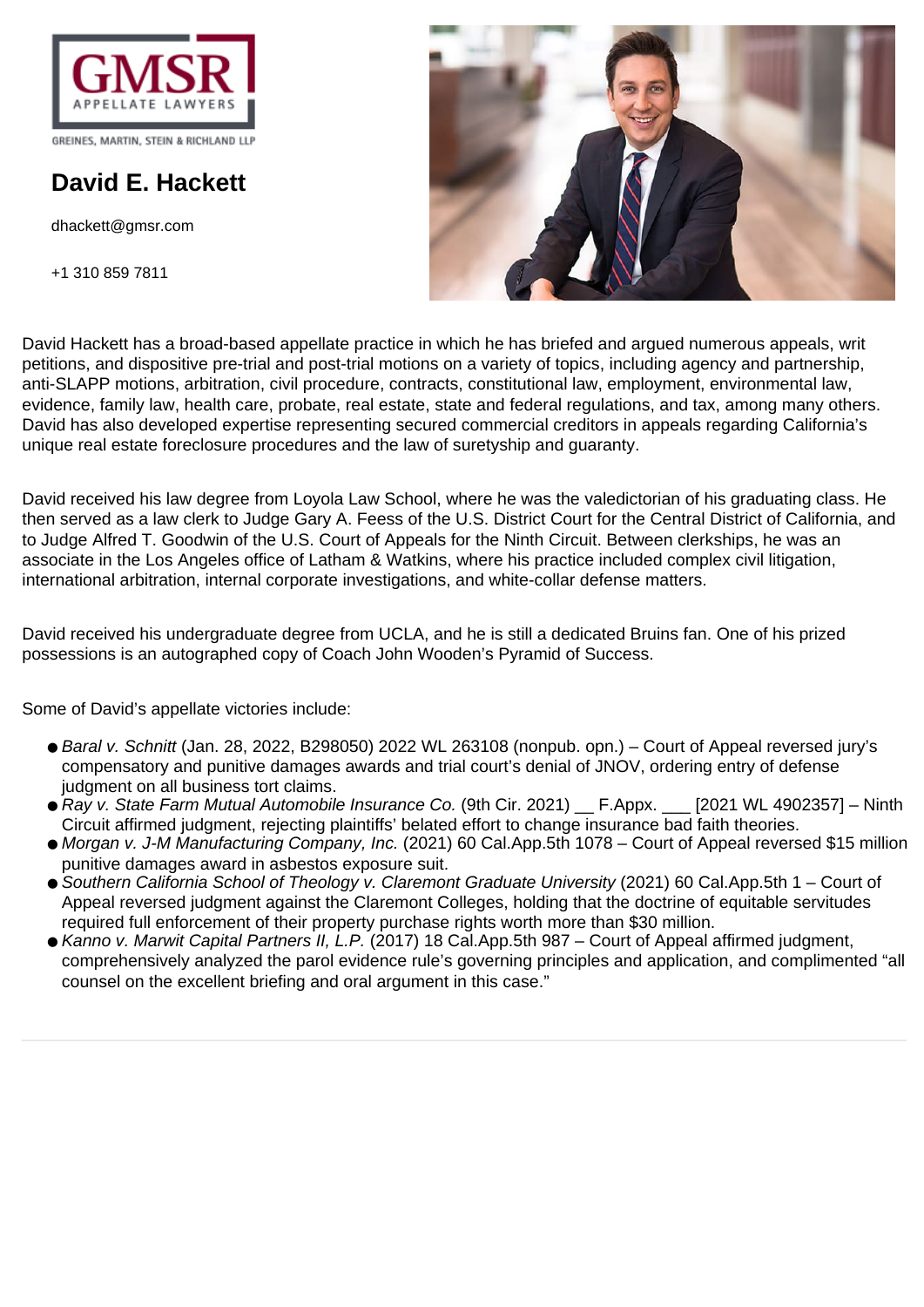### **Education**

J.D., Loyola Law School, Los Angeles (2009). Summa cum laude, Order of the Coif, Loyola of Los Angeles Law Review (Articles Editor).

B.A., University of California Los Angeles (2003). Magna cum laude, Phi Beta Kappa.

#### **Honors**

Southern California Super Lawyers Rising Stars, Appellate (2017, 2018, 2019, 2020)

### **Bar Admissions**

**California** U.S. Supreme Court U.S. Court of Appeals: Ninth Circuit U.S. District Courts: Central District of California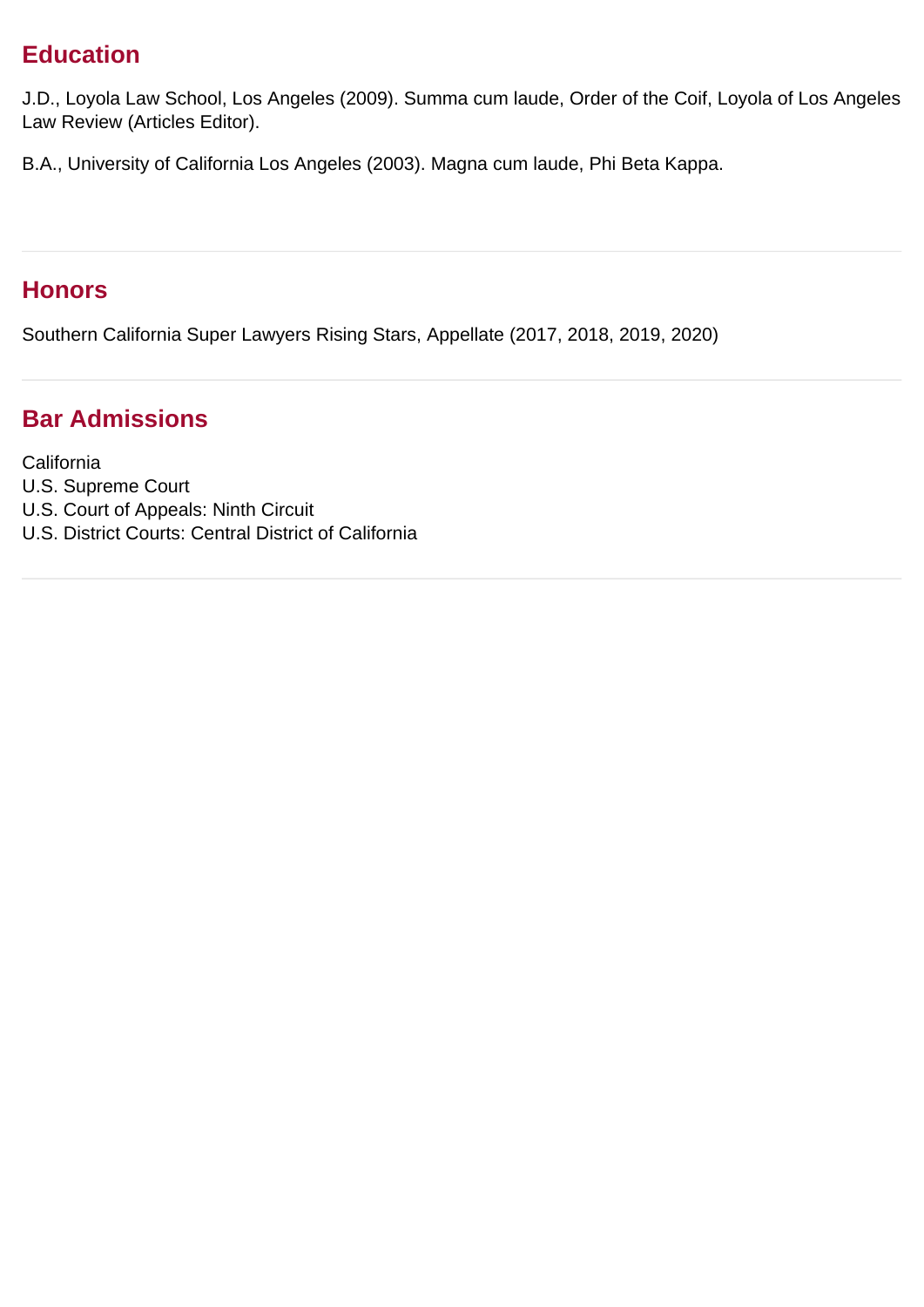## **Speaking and Involvement**

**Writing and Arguing Winning Motions, Rossdale CLE** 2022

**Keeping The Lid On The Policy, American Property Casualty Insurance Association** 2021

**CYA (Coach Your Attorneys): How to Help Your Outside Counsel Preserve the Record for an Appeal, American Property Casualty Insurance Association** 2019

**Is Dynamex Dynamite? Evaluating Dynamex's Potentially Explosive Effects On Tort Defendants, Employers, And The Gig Economy; Association of Southern California Defense Counsel Seminar** 2019

**MCLE: Fighting Non-Economic Tort Damages, Los Angeles City Attorney's Office** 2019

**The Write Stuff: How To Win Your Case With A Compelling Style And The Tools Of Rhetoric, December 12, 2018, ProLawCLE** 2018

**Stop Controlling Me! Recent Legal Developments In Employee/Independent Contractor Classification In The Gig Economy, 29th Annual PCI Western Region General Counsel Seminar** 2018

**Experts: Can't Live With Them, Can't Live Without Them, 28th Annual ACIC General Counsel Seminar** 2017

**Reptiles, Picassos, And Stealth Bombers: Tips For Combating Aggressive Efforts To Inflate Non-Economic Tort Damages, 27th Annual ACIC General Counsel Seminar** 2016

**Secret Agents: The Coverage You Didn't Think You'd Be Providing, ACIC's 26th Annual General Counsel Seminar**

2015